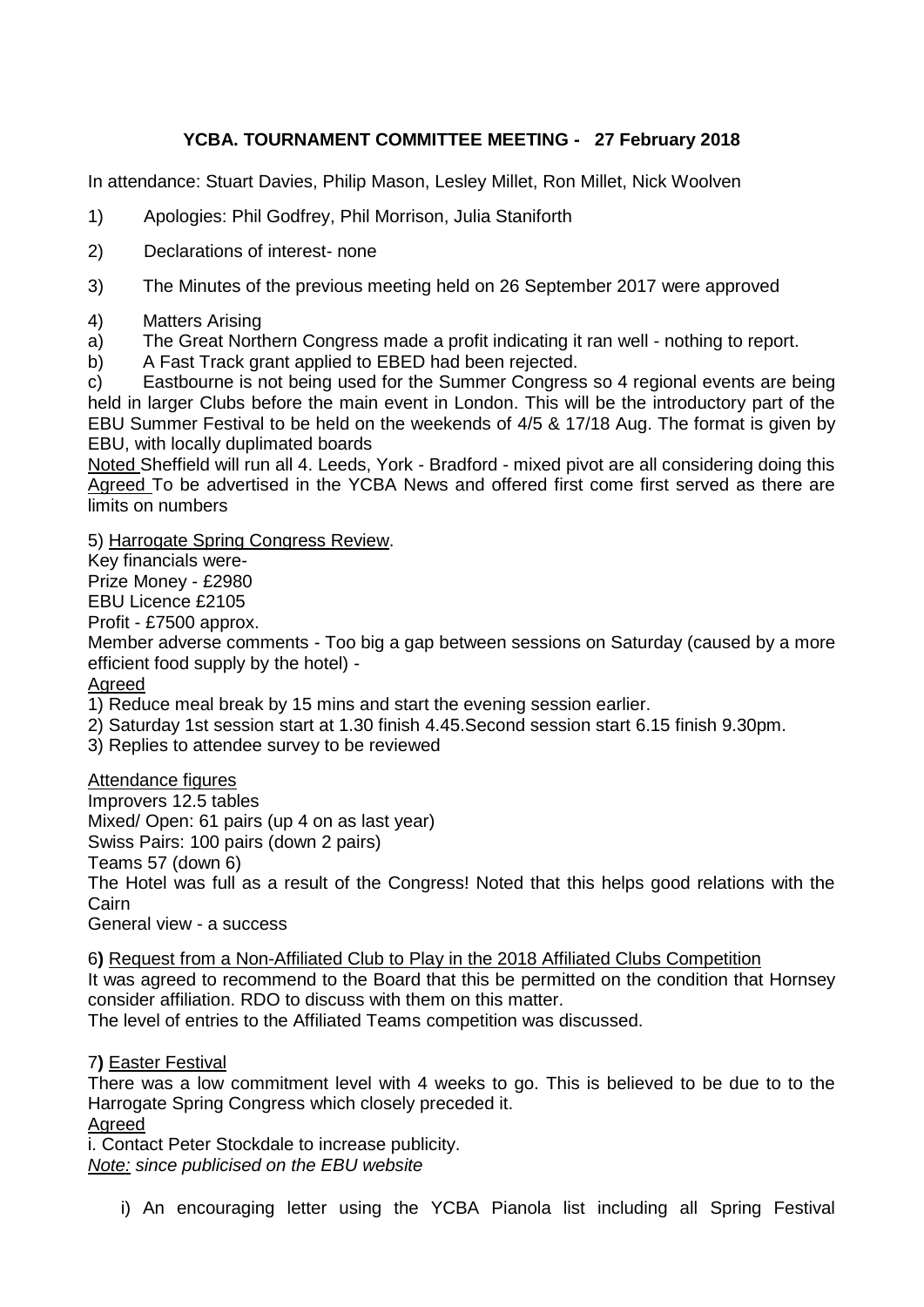attendees to be sent inviting them to attend the Easter Festival.

- ii) Cut off as whether to cancel to be approx 50% of last year entry.
- iii) The Monday before the week of the event to be the final decision time.

## 8/9**)** Yorkshire Congress 2018 and 2019

This was all booked and priced. Banners needed soon. Northern Easter Festival banner at EBU - needs returning.

The issue of Yorkshire Congress clashes with other Green Pointed events was discussed. In particular it always clashes with the Corwin.

### Agreed

- i) Produce 400 more application leaflets.
- ii) If Stuart Davies is not available Phil Godfrey will run the Congress.
- iii) Move the Congress forward one week to 8. 9 June 2019, 6 -7 June 2020 and 12 13 June 2021. *(Note:This will require confirmation by Aylesbury and The Cairn.)*

It was reported that the Cairn would not be available for the Harrogate Spring Festival, Feb date in 2019 and 2020

#### 10) 2018/19 Calendar

A discussion took place on who would produce the finished copy and who would instruct the printer.

A discussion on various dates and slight adjustments for some events took place as follows Action

- i) Improvers pairs at all Congresses and they should be indicated on the Calendar
- ii) Add the Northern Counties WG improvers Pairs
- iii) G Wooler was not available to run "Play without the Experts" on the 22 July. NW to arrange an alternative to run and promote this.
- iv) PG to check details for the Nelson Rose Bowl.
- v) Pricing Structure for Competition and Congresses –Recommend that one day events should have all entry fees unchanged at £21.00
- vi) .The question had been raised as to whether there should be a change to the title of "Improvers". The point was taken but at this stage no change would be made.

#### 11**)** Schools Competition

More information was needed but numbers seem to be falling off.

#### Agreed

Comparison with the performance at Stamford should be undertaken.

#### 12) Production of 2018/19 competition brochure

This was discussed under item 10).

13) Any Other Business

# a) Membership Campaign

A report was presented by DG with members of the Management Team contributing. RM indicated that a report would be presented to the EBU Board on this with suggestions of roll